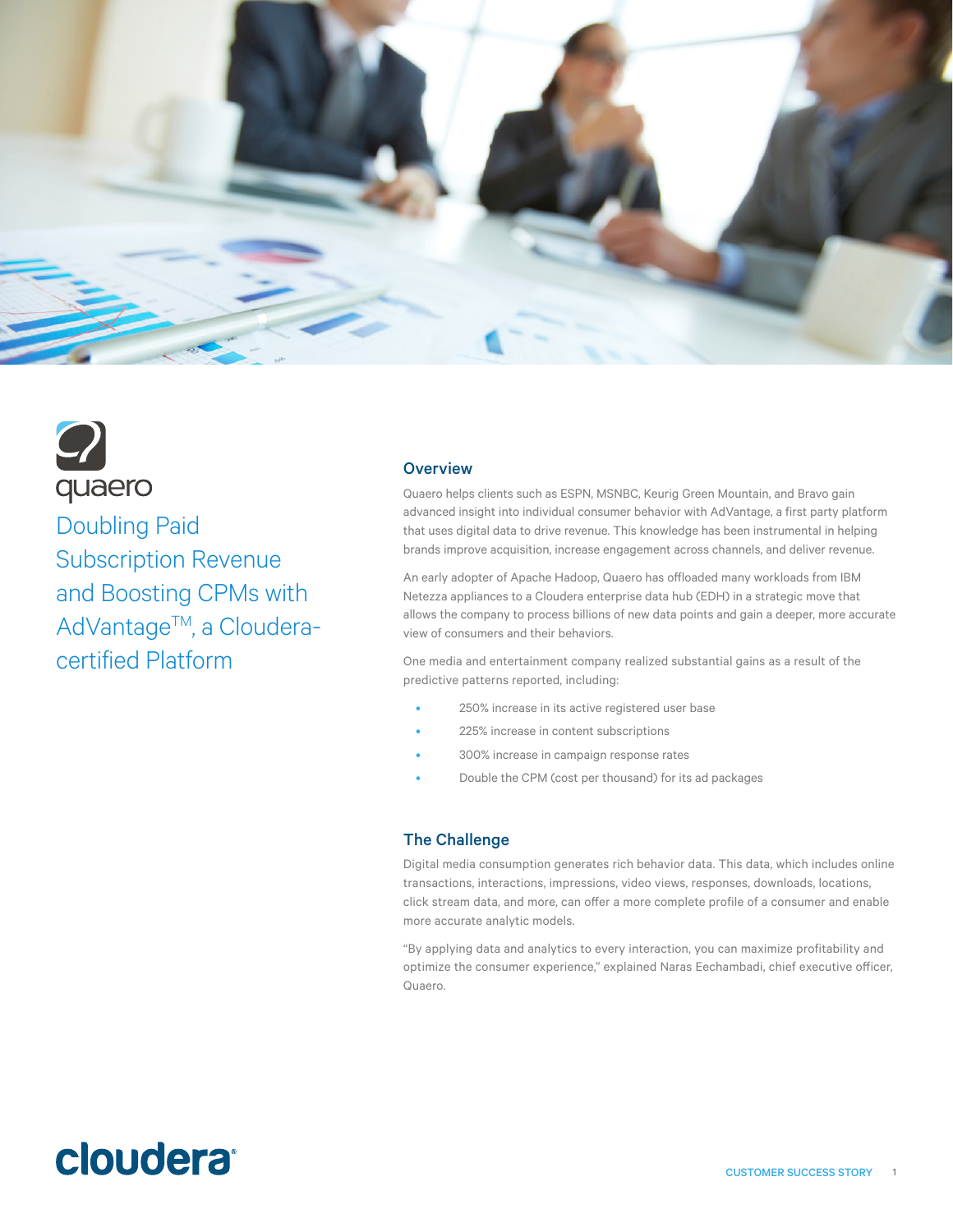## Key Highlights

#### Industries

- Business Services
- Media and Entertainment

#### Locations

• Headquarters: Charlotte, North Carolina,  $IISA$ 

#### Business Applications Supported

• Enterprise data hub empowering Quaero data management platform

#### Impact

- 250% increase in registered users
- 225% increase in content subscriptions
- 2x CPM
- 150% increase in content consumption and tune-in
- 300% increase in email campaign response rates

#### Technologies in Use

- Hadoop Platform: Cloudera Enterprise, Basic Edition
- Hadoop Components: Apache Hive, Apache Spark, Cloudera Manager, Impala, MapReduce
- BI & Analytics Tools: D3.js, Tableau

#### Big Data Scale:

• 1+ PB on 30 CDH nodes and growing

"The systems were expensive and every time we underestimated the amount of data, which is very easy in the digital space, the appliance filled up," said Dan Smith, executive vice president, product development, Quaero. "It was a big event to roll one system out and roll another one in. It was disruptive, and we had to load data in just the right way to enable fast queries."

As the company evaluated its options, it sought a platform that could:

- Manage a comprehensive consumer profile, including behavior data, across all channels and touch points
- Enable behavioral analytics and segmentation against detailed and aggregated data
- Link online and offline data
- Accurately track unique users, time spent, and conversion from anonymous to registered users
- Incorporate first, second, and third party data
- Scale incrementally without disruptions
- Store and process massive volumes of data at reasonable cost
- Integrate multiple heterogeneous technologies and exploit the unique strengths of each
- Ingest and process data continuously

### Solution

"The pain we felt with Netezza was a big motivator for our move to Hadoop, and when we went to Hadoop, Cloudera was the natural choice," said Smith. "We're moving many workloads and data from Netezza to Hadoop, and with new clients, we just onboard them straight onto Hadoop. It's easier to manage. It's lower cost. And, adding another node to a cluster is a non-event when we need to expand it. It's exactly as advertised. You add it in, it distributes, and you don't even notice it. That's huge."

For Smith, Cloudera's enterprise data hub provided the flexibility, scalability, and performance to process behavioral data that traditional MPP systems weren't built for. The data hub complements Quaero's incumbent SQL Server environment, which is still used for mission-critical functions like master data management.

The Cloudera cluster enables the company to assimilate and analyze multiple petabytes (PB) of data, including nearly half a billion records daily from click streams. Trends and patterns uncovered can be combined with profile data (such as personally identifiable information, demographics, preferences) and offline data to deliver targeted insight into individual consumer behavior.

Customers interact with the data in Cloudera using analytics and reporting applications like R, SAS, and Tableau. Quaero analysts use Impala to perform SQL-on-Hadoop queries for data exploration and data modeling, and the company plans to incorporate direct client access to Impala in its platform in the short term. D3.js is also in development for analytic visualizations.

Cloudera Manager simplifies system management and monitoring of cluster performance. As the Quaero product development team adds new capabilities to its platform, it works closely with Cloudera Support to gain the advanced expertise needed to optimize performance and quickly implement new technologies, such as Apache Spark.

"We're starting to use Spark more and more," noted Smith. "We have an analytics framework built into our platform that makes it easy for an analyst who's written something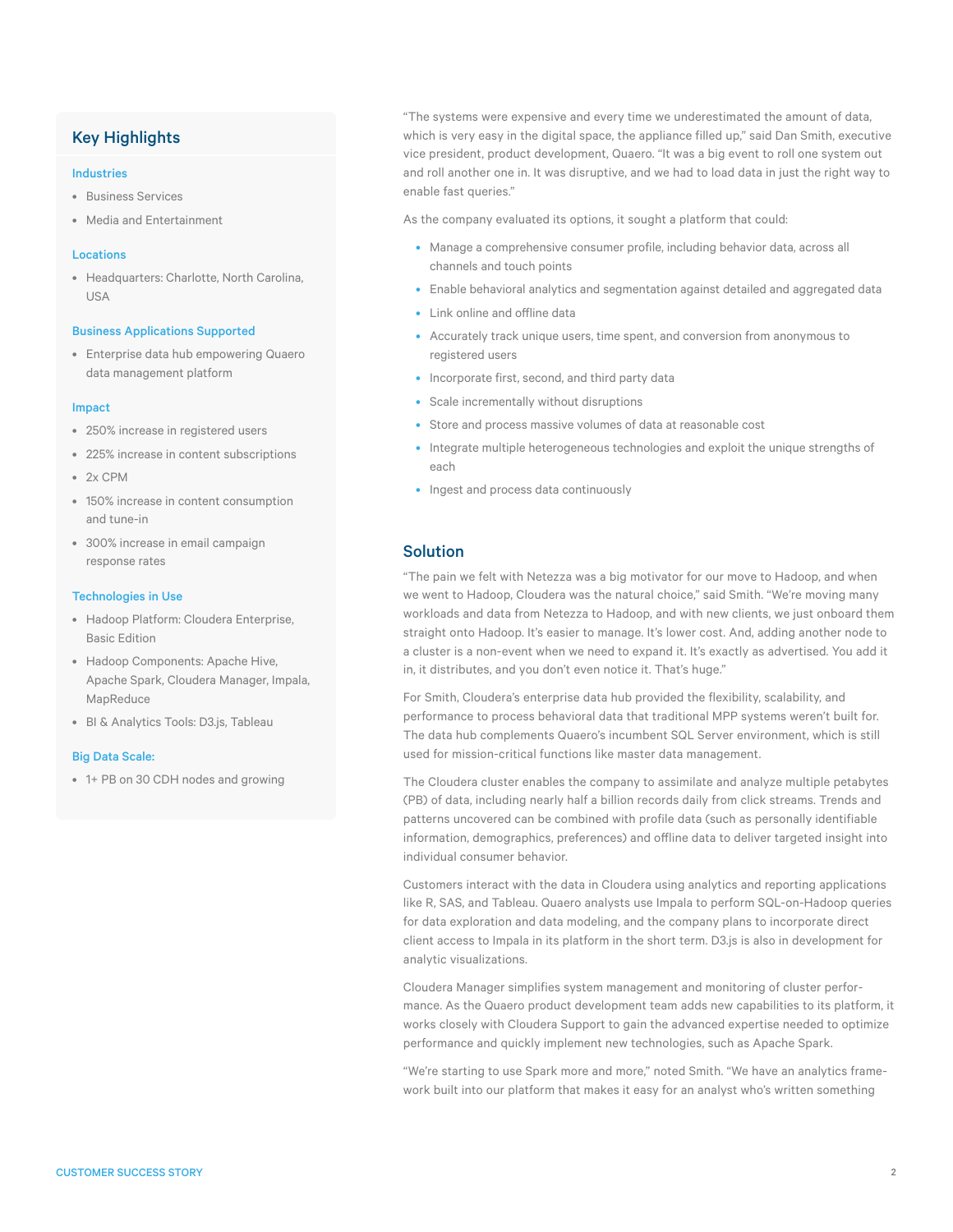cool – it could be R or SAS or it could be Scala or Python that runs on Spark – and this framework that's built into the platform makes it easy for them to have it run automatically, instead of having to schedule it. It's going to be a big deal for us."

In addition to offering scalability and flexibility, the Cloudera data hub also enables Quaero to run queries that it couldn't previously—a significant value-add in a data-driven industry.

"Previously, we had to aggregate the data before we could run queries," said Smith. "With Impala, we can run queries against very low level data."

And the platform enables analysts to build data models using much larger data sets, which leads to greater accuracy.

Smith added, "A lot of analytic model building traditionally involves sampling. With the Cloudera platform, we can take the analytics to the data and run, build, and execute models on the full data set."

## Impact: 200% Increase in Registered Users and Content **Subscriptions**

What has been the benefit of Quaero's enterprise data hub? Consider the improvements that one of Quaero's media and entertainment clients realized.

As the platform manages both anonymous and identified data, Quaero can stitch together these disparate pieces of information, which helped the client identify new strategies to turn "casual clickers" into "engaged audiences" with double-digit growth.

"With our platform, the client realized a 250 percent increase in its registered user base and a 225 percent increase in content subscriptions," said Smith.

## Impact: Doubling CPM through Targeted Ad Packages

Additionally, the same media and entertainment company was able to double CPMs with the enhanced ability to deliver highly targeted ad packages.

"Our insight goes beyond just identifying an age and gender demo," said Smith. "Based on what content the person has navigated through, what she's signed up for, and what she actually does online, we can target our ads based on predictive micro-segmentations. This is very powerful and makes it more likely that the viewer will respond."

More targeted content and promotions have also driven a 150 percent increase in content consumption and tune-in, and a 300 percent increase in email campaign response rates for this media and entertainment company.

According to Smith, these improvements not only benefit Quaero clients but consumers as well. "One of the things that I like about this business is, when it's done right, it saves everybody time," summarized Smith. "Companies can provide consumers with content specific to their needs."

## "By applying data and analytics to every interaction, you can maximize profitability and optimize the consumer experience."

Naras Eechambadi, Chief Executive Officer, Quaero

## "With our platform, the client realized a 250 percent increase in its registered user base and a 225 percent increase in content subscriptions."

Dan Smith, Executive Vice-President, Product Development, Quaero